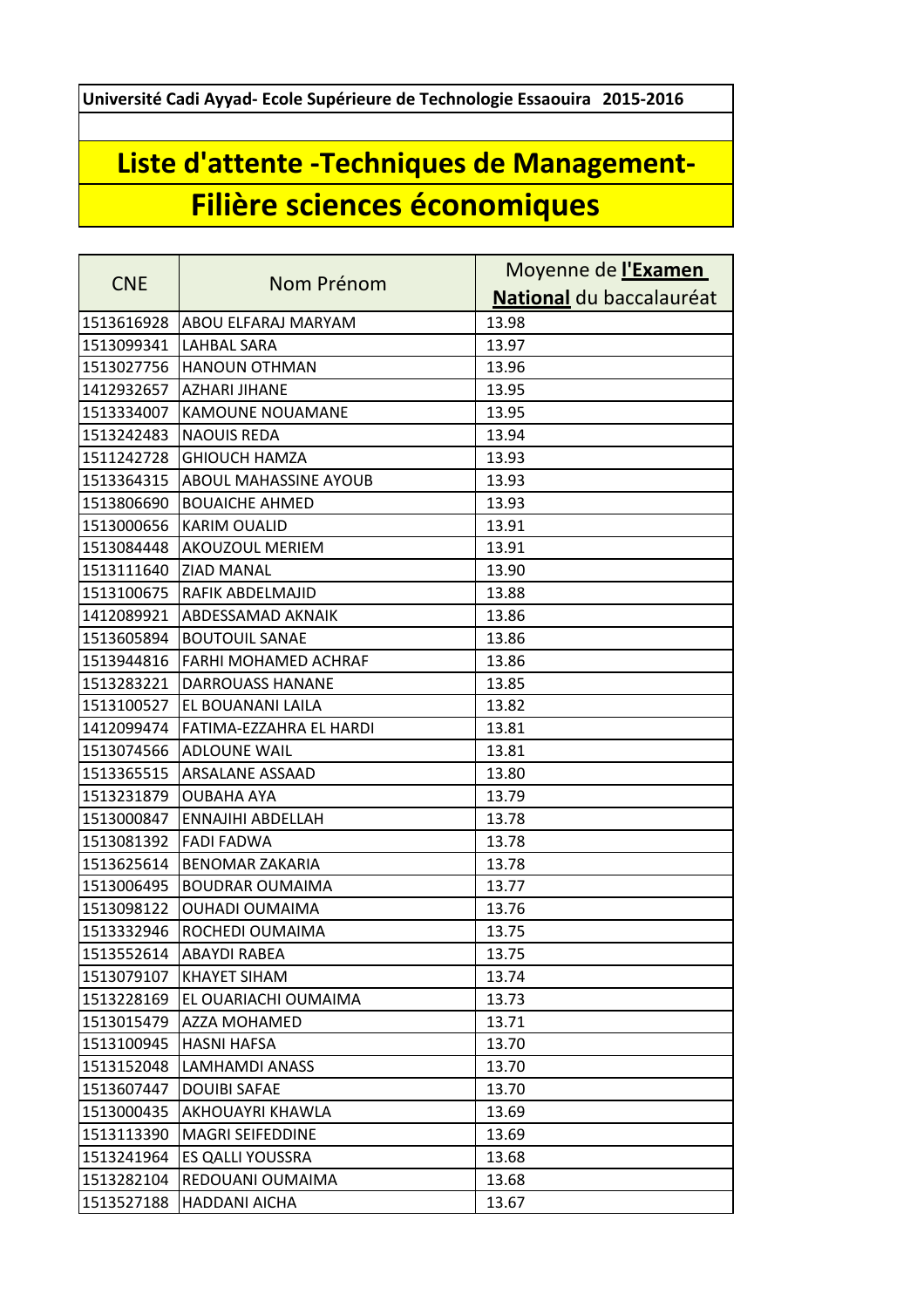| 1513005899 | ELYAMLAHI HAMZA                | 13.64 |
|------------|--------------------------------|-------|
| 1412399495 | <b>DEHANE YOUNES</b>           | 13.62 |
| 1513080067 | <b>BENNANI ICHRAK</b>          | 13.62 |
| 1513340667 | YOUSFI YOUSRA                  | 13.60 |
| 1513754488 | MLIYEH ABDELMOUJIB             | 13.60 |
| 1513242679 | EZ ZAHORI SIHAME               | 13.58 |
| 1513803601 | <b>NACIRY MERYEM</b>           | 13.58 |
| 1512245019 | AFYF HOURIYA                   | 13.56 |
| 1513324112 | <b>ELBOQ ABDELKBIR</b>         | 13.56 |
| 1513232103 | <b>ABDELAOUI NARJIS</b>        | 13.55 |
| 1513242467 | <b>DAHANI FATIHA</b>           | 13.55 |
| 1513241688 | <b>BOUASSA GHASSANE</b>        | 13.52 |
| 1513323653 | KHAOULANI FATIMA ZAHRA         | 13.52 |
| 1412160666 | RACHID OUSSAMA                 | 13.50 |
| 1513241819 | ELBAHA SAFAE                   | 13.49 |
| 1513006810 | KAABI ZOUHAIR                  | 13.48 |
| 1513367040 | EL OUENNYCHY OUMAIMA           | 13.45 |
| 1513006464 | <b>ADARRAB IMANE</b>           | 13.44 |
| 1513078472 | AL KHARCHI OUMAIMA             | 13.44 |
| 1513279033 | EL KEBCHE ANASS                | 13.44 |
| 1513539352 | ELHOUDAIGUI LOUBNA             | 13.44 |
| 1513613296 | <b>BOUZIDI KHAOULA</b>         | 13.44 |
| 1513810342 | EL MABROUKY HAJAR              | 13.44 |
| 1513232097 | <b>BENKABBOUR YASSINE</b>      | 13.43 |
| 1513957088 | EL HARHAR NADIA                | 13.42 |
| 1512088936 | <b>MOUTII MOHAMED</b>          | 13.40 |
| 1513033220 | BENSETRA ABDELHAMID            | 13.39 |
| 1513329456 | LAMYASSER ASMAA                | 13.39 |
| 1513076239 | <b>TICILLA ELMEHDI</b>         | 13.38 |
| 1512090401 | <b>KOUHEL ZINEB</b>            | 13.37 |
| 1513358942 | <b>BENADDI HASSAN</b>          | 13.37 |
| 1513365088 | <b>BENJELLOUN SIHAM</b>        | 13.36 |
| 1513784841 | ABDELMOULA MOHAMMED            | 13.36 |
| 1513076056 | SEBRANE SALAH EDDINE           | 13.34 |
| 1412089289 | <b>HAFSA ZALEM</b>             | 13.33 |
| 1513076025 | <b>EDDABIRI LOUTFI</b>         | 13.33 |
| 1513244921 | ELASAAD NAJOUA                 | 13.33 |
| 1513090765 | <b>FILALI FADI</b>             | 13.32 |
| 1513098667 | <b>OULED BEN HAMMAD MERIEM</b> | 13.31 |
| 1512230387 | KHOJALI MOHAMMED               | 13.30 |
| 1513014190 | ATBIR WIAM                     | 13.30 |
| 1513228144 | <b>GABIH BASMA</b>             | 13.30 |
| 1513527196 | <b>ABIDA NORA</b>              | 13.30 |
| 1412089320 | YOUNESS BOUMAZZOURH            | 13.29 |
| 1512005098 | <b>HATIF ILYAS</b>             | 13.28 |
| 1412250165 | <b>FADWA LABSSITE</b>          | 13.27 |
| 1515157740 | <b>HAMED ABDELLAH</b>          | 13.27 |
| 1412078242 | ILIAS ELGHOUGHA                | 13.25 |
| 1513228411 | <b>MOUJIB SAIDA</b>            | 13.25 |
| 1513234616 | ELFERRAGUI LAILA               | 13.25 |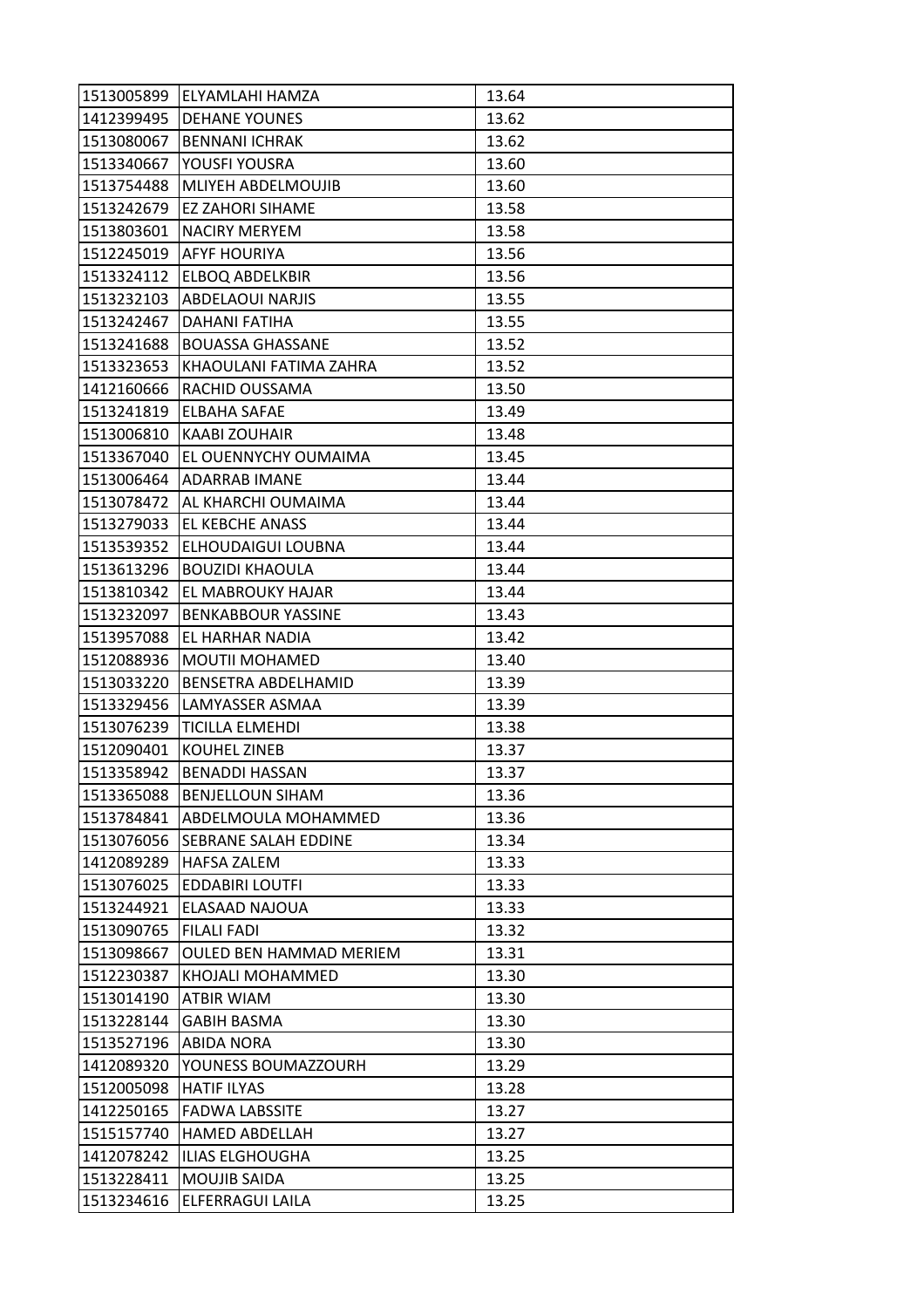| 1513332296 | RABII CHAIMAA            | 13.25 |
|------------|--------------------------|-------|
| 1513900314 | <b>AGOULLA IMAD</b>      | 13.25 |
| 1412089888 | ABDELGHAFOUR AJBBAR      | 13.24 |
| 1513100023 | EL FOUADI MOHAMED SALIM  | 13.24 |
| 1513249762 | ABOUMAACHAR YASSINE      | 13.24 |
| 1513322916 | <b>ALACHARI IMANE</b>    | 13.24 |
| 1412072970 | <b>OUMAIMA KHOUBRANE</b> | 13.22 |
| 1511243163 | ETTAQI MOUAD             | 13.20 |
| 1512244087 | TAOUI ADAM               | 13.20 |
| 1513242638 | <b>BARIDI MAROUA</b>     | 13.20 |
| 1513242629 | <b>NOUKTA SALMA</b>      | 13.19 |
| 1513113995 | <b>MIMOUNE KAOUTAR</b>   | 13.18 |
| 1513014341 | KRIDANI SOKAYNA          | 13.17 |
| 1513339168 | ARIRI SAAD               | 13.17 |
| 1513365165 | <b>MAZIGHI YASMINE</b>   | 13.15 |
| 1512005712 | LABRINI MOHAMED          | 13.14 |
| 1513241596 | <b>TAJE NISRINE</b>      | 13.14 |
| 1513945634 | <b>BIHI MOHAMED</b>      | 13.13 |
| 1513231820 | AIT TAHRIA AYA           | 13.12 |
| 1513324905 | <b>OUADDI ASMAA</b>      | 13.12 |
| 1412611124 | AMMAR IKRAM              | 13.10 |
| 1513007548 | RAMDAN ISMAIL            | 13.10 |
| 1412231991 | DIANI OMAIMA             | 13.09 |
| 1513228781 | BEKKAOUI ABDESSAMAD      | 13.09 |
| 1513236972 | ABBOUDI OMAR             | 13.08 |
| 1513612527 | <b>HAR HAMZA</b>         | 13.08 |
| 1513074430 | BENNOUNA ABDELAALI       | 13.07 |
| 1513077412 | TIRAR FATIMA EZZAHRA     | 13.07 |
| 1513111004 | RIZKI KHAOULA            | 13.06 |
| 1513003143 | <b>HOUSNI HANANE</b>     | 13.05 |
| 1513000582 | <b>BACHRA FAYROUZ</b>    | 13.04 |
| 1513521127 | <b>BELLAFKIH OTMANE</b>  | 13.04 |
| 1513935711 | <b>TAYI AYOUB</b>        | 13.04 |
| 1411030995 | <b>ZAARI FAICAL</b>      | 13.03 |
| 1513777438 | MELLOUL ALI              | 12.99 |
| 1513242631 | <b>CHETOUI MERYEM</b>    | 12.98 |
| 1512085874 | DIWANI MOHAMED           | 12.96 |
| 1513098739 | <b>ABARRAH KHAOULA</b>   | 12.96 |
| 1513701300 | SAOUSSANE BENNAIM        | 12.96 |
| 1412231765 | RAFIQ OUSSAMA            | 12.95 |
| 1513358233 | <b>DBICH MERIEME</b>     | 12.95 |
| 1412054794 | <b>GHORBAL NOURA</b>     | 12.92 |
| 1513014929 | AOUAD ABDESSALAM         | 12.92 |
| 1513089004 | DIFI IMAD                | 12.91 |
| 1513107764 | <b>BENCHOUK NOUHAILA</b> | 12.89 |
| 1513111759 | <b>BETCHOU AKRAM</b>     | 12.89 |
| 1513077364 | AMOUMENE MALIKA          | 12.88 |
| 1513761394 | <b>MERNISSI MERYEM</b>   | 12.88 |
| 1513279975 | EL HARAK KAOUTAR         | 12.87 |
| 1412089217 | DOHA SATTARE             | 12.86 |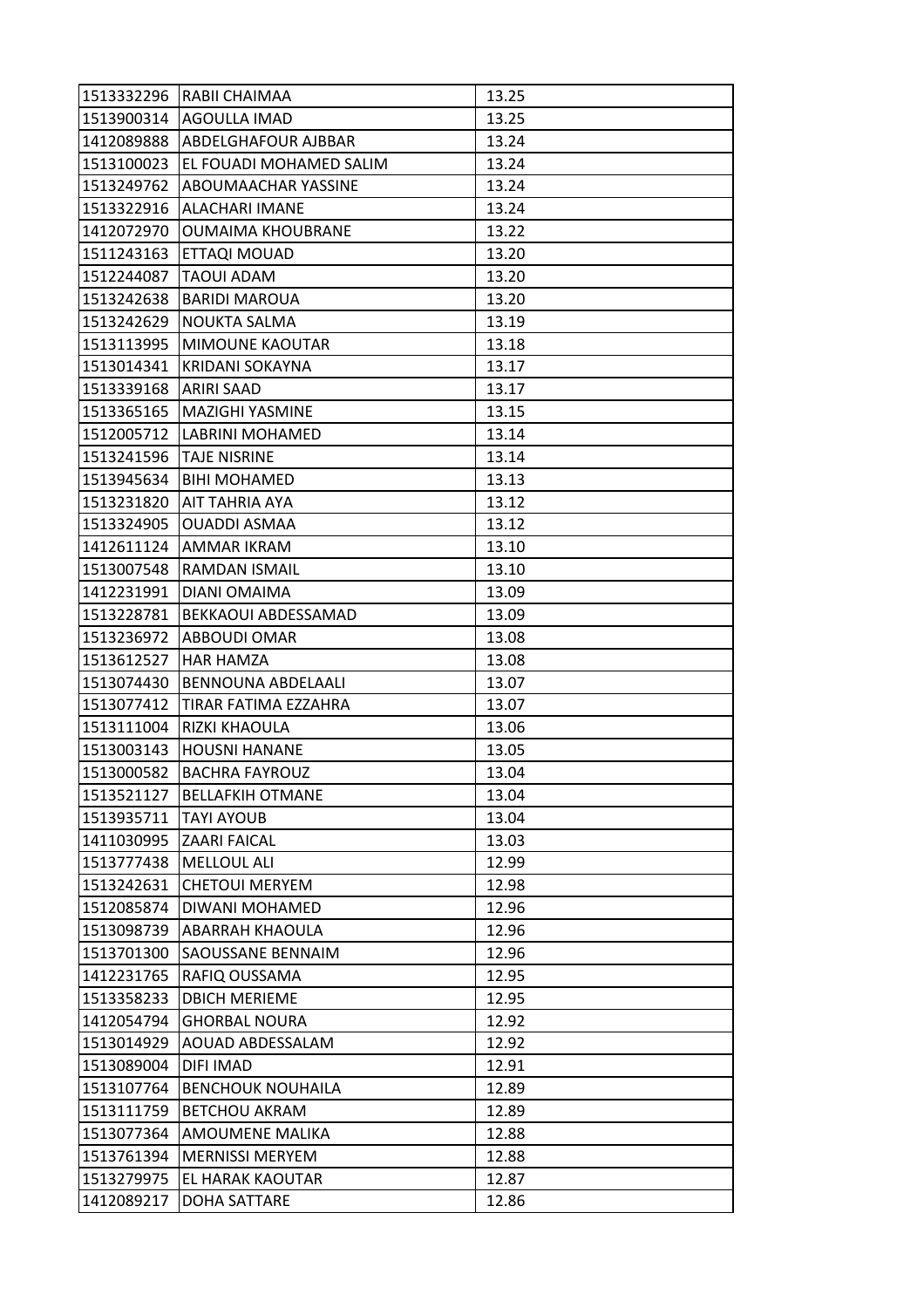| 1515393536 | ABDELBASSIR SIHAM            | 12.85 |
|------------|------------------------------|-------|
| 1512089284 | <b>SMAILI OUMAYMA</b>        | 12.84 |
| 1513100450 | KACHOUNE OUMAIMA             | 12.83 |
| 1412247172 | <b>ISMAIL EL OUAZZANI</b>    | 12.82 |
| 1513100837 | SISAGHIR IKRAM               | 12.82 |
| 1513107244 | EL QADI RADIA                | 12.82 |
| 1513322873 | <b>GUISSER ZAKARIA</b>       | 12.81 |
| 1513236023 | <b>BENHADDOU HASNAA</b>      | 12.80 |
| 1513365385 | SKALLI CHAIMAA               | 12.80 |
| 1513366580 | LARHOUAOUI DOUNIA            | 12.80 |
| 1513012765 | <b>SOUASSI MOHAMED AMINE</b> | 12.79 |
| 1513098671 | AIT ALI OUMANSOUR AHMED      | 12.79 |
| 1512089254 | ELGANA ASMA                  | 12.77 |
| 1513092382 | EL MOKHTATIF CHAIMAA         | 12.77 |
| 1513245956 | <b>FIRDAWSI HOURIA</b>       | 12.77 |
| 1513549168 | <b>GOUNINE SANAE</b>         | 12.77 |
| 1412083431 | WAIL RAHANI                  | 12.76 |
| 1513077760 | KAMIL NAJAT                  | 12.76 |
| 1412089162 | FATIMA EZZAHRA EL JAMI       | 12.74 |
| 1513747120 | <b>MACHKOUR ASMAE</b>        | 12.74 |
| 1513080659 | <b>BOULI JIHANE</b>          | 12.73 |
| 1513006744 | NAZIH MOUNIA                 | 12.69 |
| 1513030953 | ARABA REDA                   | 12.69 |
| 1513098652 | RAOUIDAH OUMAIMA             | 12.69 |
| 1513244396 | ERRIFAI AMINA                | 12.69 |
| 1412612929 | <b>IMANE CHMITI</b>          | 12.68 |
| 1513363829 | EL KORCHI ZINEB              | 12.68 |
| 1513014978 | AALIM KHADIJA                | 12.67 |
| 1513174231 | RIZQAOUI ILHAM               | 12.67 |
| 1513017820 | AIT DAOUD BRAHIM             | 12.66 |
| 1512149207 | <b>HANIN ISMAIL</b>          | 12.64 |
| 1513369108 | <b>JOUAH KAMAL</b>           | 12.64 |
| 1513001757 | <b>BOUHSISSIN IKRAM</b>      | 12.63 |
| 1412012502 | ABBIDA MOHAMMED              | 12.62 |
| 1513340901 | <b>NAHRO SARA</b>            | 12.62 |
| 1513942395 | AIT EL FAKIH AMAL            | 12.62 |
| 1513055060 | AZEUINI OUMAIMA              | 12.61 |
| 1513228935 | <b>RCHI HAFSA</b>            | 12.61 |
| 1513015323 | <b>OUCHEN ASMA</b>           | 12.60 |
| 1513284824 | NOUREDDINE FATIMA EZ ZAHRA   | 12.59 |
| 1513241475 | <b>DRIOUCHI MERYEME</b>      | 12.58 |
| 1513549162 | AMMAGUI FATIMA ZAHRA         | 12.58 |
| 1412024328 | EL OUALI ABDERRAHIM          | 12.57 |
| 1513001834 | <b>ESSAID AABIR</b>          | 12.57 |
| 1513936862 | ARBAOUI SAMIRA               | 12.57 |
| 1512294320 | <b>HACHIN HAFSA</b>          | 12.56 |
| 1412226723 | AL HACHDADI MOUAD            | 12.55 |
| 1513100934 | WAFDI WA L                   | 12.55 |
| 1513113564 | <b>NADIA FERM</b>            | 12.54 |
| 1513228395 | DALILI EL MEHDI              | 12.54 |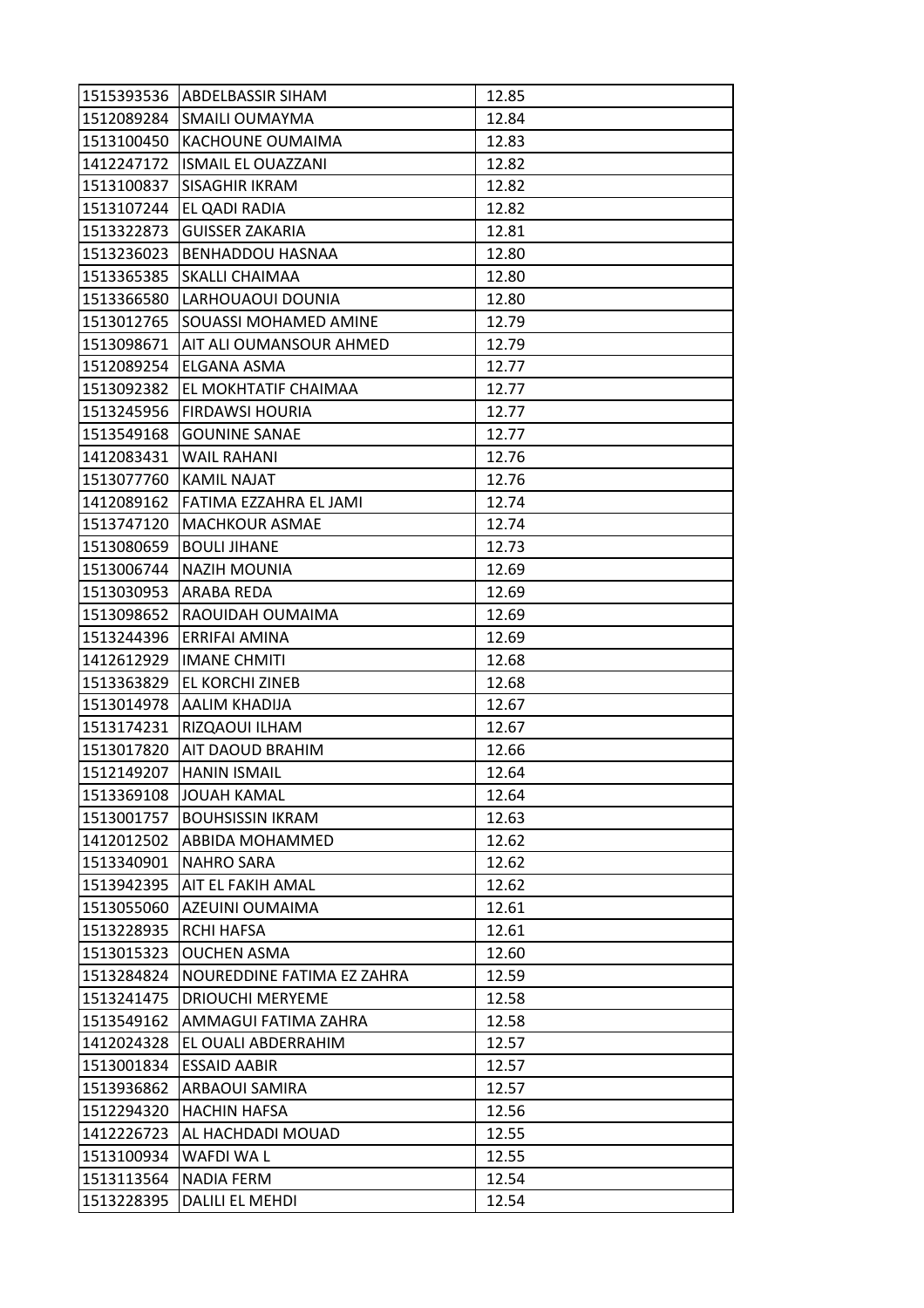| 1513231267 | <b>NAJAD RAJAE</b>          | 12.53 |
|------------|-----------------------------|-------|
| 1513068107 | KHECHICHINE ZAYNAB ELBATOUL | 12.52 |
| 1513034198 | <b>FATHI HAMZA</b>          | 12.51 |
| 1513621008 | <b>BAHI CHADI</b>           | 12.51 |
| 1513006741 | <b>HILALI LINA</b>          | 12.50 |
| 1513100263 | FILALI MORCHID REDA         | 12.50 |
| 1412089220 | <b>ISSAM KOUSMATE</b>       | 12.49 |
| 1513542076 | <b>BOUDI MERYEM</b>         | 12.49 |
| 1513022088 | MATJAOUJ OUALID             | 12.48 |
| 1513079044 | <b>OULAHIANE IMANE</b>      | 12.48 |
| 1513763219 | MBARKI SARA                 | 12.48 |
| 1412089235 | <b>KHALDOUN ENNAHI</b>      | 12.47 |
| 1513111673 | SOURAM OUSSAMA              | 12.47 |
| 1513100949 | <b>OUMOULA YASSINE</b>      | 12.46 |
| 1513280029 | ARABI ABDENNOR              | 12.46 |
| 1513244371 | EL LOUZANI IKRAM            | 12.45 |
| 1513956888 | <b>OUBAD ZAID</b>           | 12.45 |
| 1412250430 | SEIF EDDINE EL FAITE        | 12.44 |
| 1513000618 | <b>MANSOURI HANA</b>        | 12.44 |
| 1513241963 | ES QALLI KAWTAR             | 12.44 |
| 1513032781 | ROCHD EL MEHDI              | 12.42 |
| 1513243728 | AMINA ROUCHAID              | 12.42 |
| 1513803617 | <b>IEBOUBEN HAITAM</b>      | 12.41 |
| 1513111614 | ZALIM SOFIA                 | 12.39 |
| 1412029270 | KHATTABI IKRAM              | 12.38 |
| 1513074547 | <b>TOLBIX MERYEME</b>       | 12.38 |
| 1412402525 | <b>BENHANOUK JIHAD</b>      | 12.37 |
| 1513000373 | RAHMOUNE HAFCA              | 12.37 |
| 1512932670 | <b>BNI OUAIL</b>            | 12.36 |
| 1513021895 | <b>BELMAKKI HAJAR</b>       | 12.36 |
| 1513080018 | <b>SERTOU HAJAR</b>         | 12.36 |
| 1513333669 | <b>LAHNINY HOUDA</b>        | 12.36 |
| 1412241851 | <b>AABID YOUSSEF</b>        | 12.35 |
| 1513279163 | A MIR GHIZLANE              | 12.35 |
| 1513616708 | <b>JOUTH DIKRA</b>          | 12.35 |
| 1414147447 | EL MAGHRAOUI LHABIB         | 12.34 |
| 1513113416 | AIT HAMMOU BELLA MALIKA     | 12.33 |
| 1513280668 | ZAKARIYA SARA               | 12.32 |
| 1512089228 | ELKIRAA HAMZA               | 12.30 |
| 1513098631 | <b>LAMDASSNI AYOUB</b>      | 12.30 |
| 1513931248 | <b>CHERGUI SOUFIANE</b>     | 12.30 |
| 1513089056 | DOUADA KARIMA               | 12.29 |
| 1513112544 | <b>OUCHEN HASSAN</b>        | 12.27 |
| 1513232062 | CHALOUN DOUNIA              | 12.27 |
| 1513236814 | MOUFAKIR SALMA              | 12.26 |
| 1411071334 | <b>IMAD EL FAKIR</b>        | 12.25 |
| 1513112091 | <b>JORD YASSINE</b>         | 12.25 |
| 1513113373 | AIT MANSOUR ABDELHAMID      | 12.25 |
| 1513288493 | <b>HESSANI EL MEHDI</b>     | 12.25 |
| 1513372152 | AZOUGAGHE NIAMA             | 12.25 |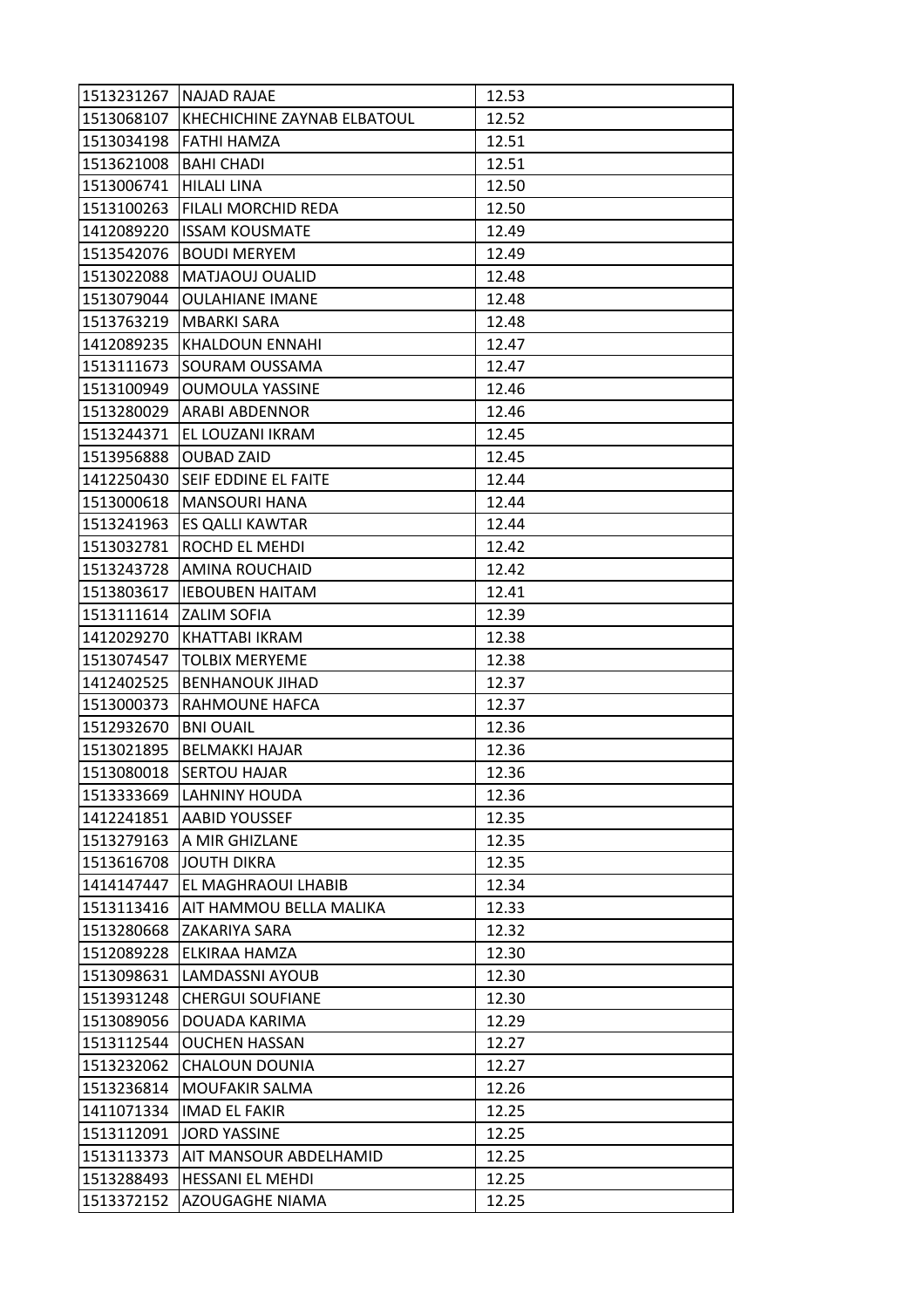| 1411033324 | <b>ZLOUZOU ZAKARIA</b>       | 12.24 |
|------------|------------------------------|-------|
| 1412229427 | <b>KHADIJA DRIHMI</b>        | 12.24 |
| 1513034762 | <b>ABDOUDAIME HIND</b>       | 12.23 |
| 1513038520 | <b>ASLLAM YOUSSEF</b>        | 12.23 |
| 1513275499 | DOUJAJI MOUAD                | 12.23 |
| 1513704122 | ELMERROUNI MOHAMED           | 12.22 |
| 1412227727 | <b>BENABOUD NASSIMA</b>      | 12.21 |
| 1513050885 | ALLILI HAFSA                 | 12.21 |
| 1412072729 | <b>IBTISSAM NOUINNI</b>      | 12.20 |
| 1513228761 | <b>GUIMIMI IKRAME</b>        | 12.20 |
| 1412239357 | MOHAMMED AKRAM KHAIF         | 12.19 |
| 1512336898 | BENNANI RTAL MOHAMMED        | 12.19 |
| 1513276147 | <b>NAKHLY MOAD</b>           | 12.19 |
| 1513373975 | <b>RAJDALI MOUNIR</b>        | 12.19 |
| 1412244221 | KHOULOUD RHOUNAI             | 12.18 |
| 1512286326 | <b>HANNIOUI ZAID</b>         | 12.18 |
| 1512089950 | <b>OULAMINE IMAD ED DINE</b> | 12.17 |
| 1513098887 | <b>CHATOUANE KHALID</b>      | 12.15 |
| 1513229686 | <b>TANJI NASSIM</b>          | 12.15 |
| 1412035544 | <b>TALEB MOUAD</b>           | 12.14 |
| 1412342837 | <b>ES-SERGHINI SALMA</b>     | 12.14 |
| 1513277505 | <b>AMZOUGH ZINEB</b>         | 12.14 |
| 1513242606 | <b>IFLAHEN YAZID</b>         | 12.13 |
| 1513279373 | NASSIR ILHAM                 | 12.13 |
| 1513329438 | EL KHAZAR NOUHAILA           | 12.13 |
| 1513244372 | <b>MENHAJ IKRAM</b>          | 12.12 |
| 1513280154 | NAJAH EL IDRISSI MOHAMED     | 12.12 |
| 1513228230 | <b>LABIB HASNAE</b>          | 12.11 |
| 1513080800 | ET TAYEA ANAS                | 12.10 |
| 1513350251 | <b>ZAKARIA ASMAA</b>         | 12.08 |
| 1513358582 | <b>ARROUME SALMA</b>         | 12.07 |
| 1513082966 | <b>AIT OUMANE LATIFA</b>     | 12.06 |
| 1513111680 | ESSABAR BTISSAM              | 12.06 |
| 1513152013 | EL BADAOUI ABIR              | 12.06 |
| 1513241635 | DADDA IMANE                  | 12.06 |
| 1411357435 | CHATIBI FATIMA               | 12.05 |
| 1513329625 | <b>MORINE YASSINE</b>        | 12.03 |
| 1512163774 | <b>SBAI SAMIRA</b>           | 12.02 |
| 1512278625 | ZAHIQ OUMAYMA                | 12.01 |
| 1512807509 | RABHI ASMAE                  | 12.01 |
| 1513074401 | ELMOHADDEB AHLAME            | 12.00 |
| 1513228112 | ADLANI FATIMA EZZAHRA        | 12.00 |
| 1412075974 | HAMZA ELKHIRFI               | 11.99 |
| 1412242872 | <b>CHAIMAE ELATABI</b>       | 11.99 |
| 1512231025 | <b>MDAFAI MOUAD</b>          | 11.99 |
| 1512242064 | REBAH SALMA                  | 11.99 |
| 1513091471 | <b>BEL MAATI KAWTAR</b>      | 11.99 |
| 1513100223 | <b>IKKEN HIBA</b>            | 11.99 |
| 1513024695 | <b>ALABOUIDI SARA</b>        | 11.98 |
| 1512026177 | <b>BOUKKADOUR BOUCHRA</b>    | 11.96 |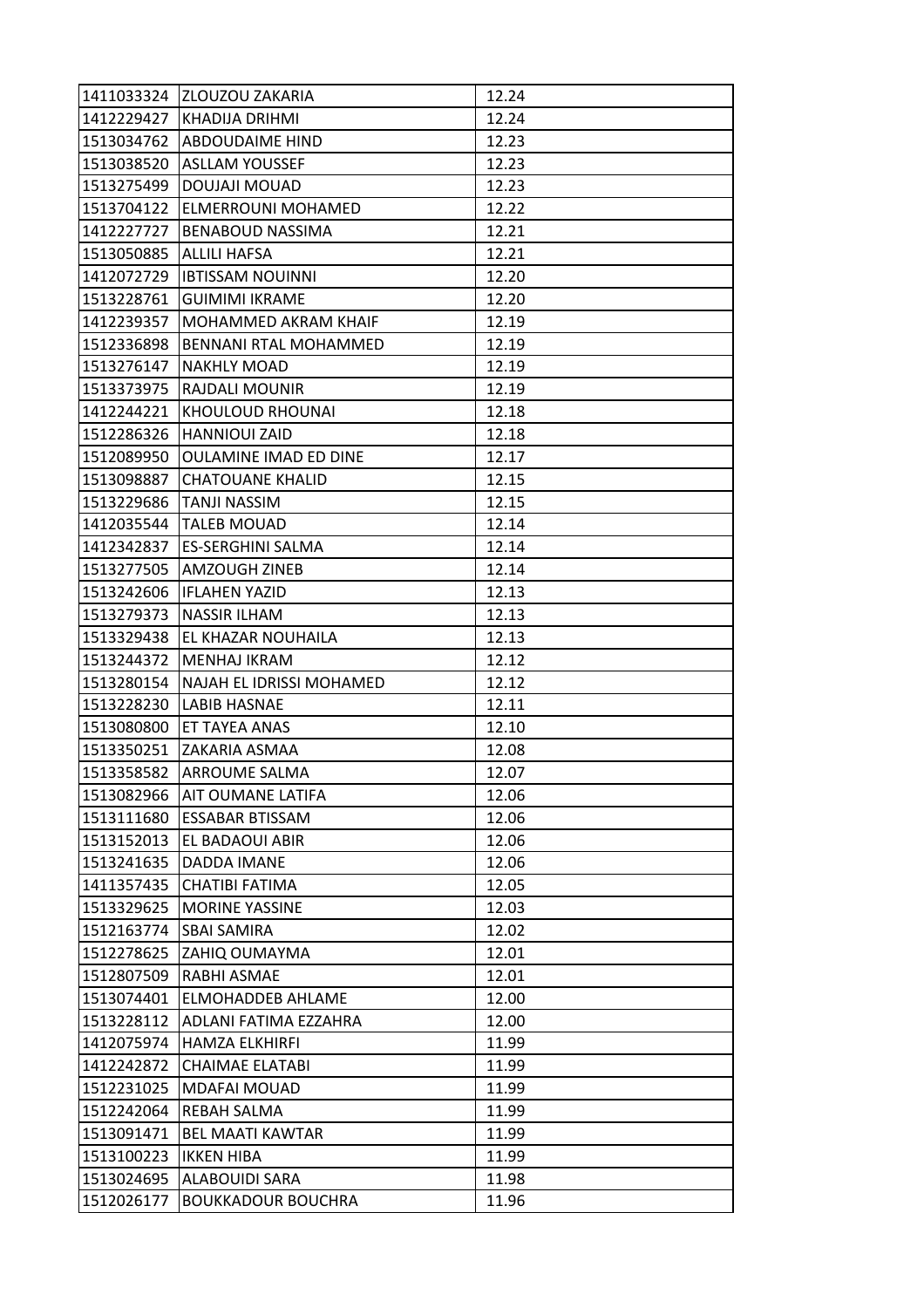| 1513353592 | <b>ASSOULI SAFIA</b>         | 11.96 |
|------------|------------------------------|-------|
| 1410862196 | MESSAOUDI NASSIM             | 11.95 |
| 1513078494 | EL GHORFI AHMED              | 11.95 |
| 1513092302 | <b>BAKIZ WISSAM</b>          | 11.95 |
| 1513098750 | <b>KELLOUCH CHADI</b>        | 11.95 |
| 1513244938 | HESKALE FATIMA EZZAHRA       | 11.95 |
| 1412095600 | <b>WIAM BELQRUCH</b>         | 11.94 |
| 1512242589 | <b>CHAIBI HANAE</b>          | 11.94 |
| 1513080698 | <b>MGHAZLI IKRAM</b>         | 11.93 |
| 1513230070 | <b>HAICHOUMI MADIHA</b>      | 11.93 |
| 1513607491 | <b>FREJ ISMAIL</b>           | 11.93 |
| 1412096835 | <b>HAMZA DANGUIR</b>         | 11.92 |
| 1515410869 | <b>MASMOUDI YASMINE</b>      | 11.92 |
| 1512004018 | <b>MOUFAKKIR RAID</b>        | 11.90 |
| 1513107212 | ARAB FATIMA EZZAHRA          | 11.90 |
| 1412023110 | <b>BOUTOUIL HAJAR</b>        | 11.89 |
| 1513527722 | KEJJI OMAYMA                 | 11.89 |
| 1411232702 | SABITI WAFAA                 | 11.88 |
| 1412149226 | JAGHDAR KARIMA               | 11.88 |
| 1512364079 | <b>MOUNIR ILIAS</b>          | 11.88 |
| 1513245375 | MOUDENE CHAIMAE              | 11.88 |
| 1513279178 | <b>BIHICH NISSRINE</b>       | 11.88 |
| 1513283100 | <b>MAAROUF SAMAH</b>         | 11.88 |
| 1513030954 | ARABA REDOUANE               | 11.87 |
| 1513242678 | <b>OUADI IMANE</b>           | 11.87 |
| 1513282103 | MHAJJAR OUMAIMA              | 11.87 |
| 1412247324 | SAFAA GJIOUIR                | 11.86 |
| 1513372282 | <b>KADIL YOUSSEF</b>         | 11.86 |
| 1412230997 | <b>SOUHAILA TANTAOUI</b>     | 11.85 |
| 1412376613 | <b>ISSAB ILYASS</b>          | 11.85 |
| 1412379779 | <b>IHOUDIGUENE AYOUB</b>     | 11.85 |
| 1513088541 | ABRABRI FATIMA ZAHRAE        | 11.85 |
| 1512932710 | <b>BEN MHAMED MOSTAFA</b>    | 11.84 |
| 1513073810 | EZZAKI HANANE                | 11.83 |
| 1512374729 | KOTBI MOHAMMED               | 11.82 |
| 1513084293 | <b>IDALI YASMINE</b>         | 11.82 |
| 1513754443 | IDMARI IDRISSI FATIMA ZAHRAE | 11.82 |
| 1513084498 | BELMEZOUAR OUSSAMA           | 11.80 |
| 1513241630 | MTIBAT FATIMA EZZAHRA        | 11.80 |
| 1412555921 | <b>DRISS RAMZY</b>           | 11.77 |
| 1513079042 | AIT OUARRAB KAOUTAR          | 11.77 |
| 1513871621 | ELJERROUDI SAFAA             | 11.77 |
| 1513318429 | <b>JAMAL MORAD</b>           | 11.76 |
| 1513013981 | AIT LAAREJ ELMAHDI           | 11.75 |
| 1513079554 | <b>AHRIMCH HAMZA</b>         | 11.75 |
| 1513228719 | KHETTAB OUMAYMA              | 11.75 |
| 1513279119 | <b>RIFKI YOUNES</b>          | 11.75 |
| 1513334428 | <b>BENIJJANE OUMAIMA</b>     | 11.75 |
| 1513957461 | <b>LOUKILI HAFSSA</b>        | 11.75 |
| 1512623091 | <b>ACHKIF ILYAS</b>          | 11.74 |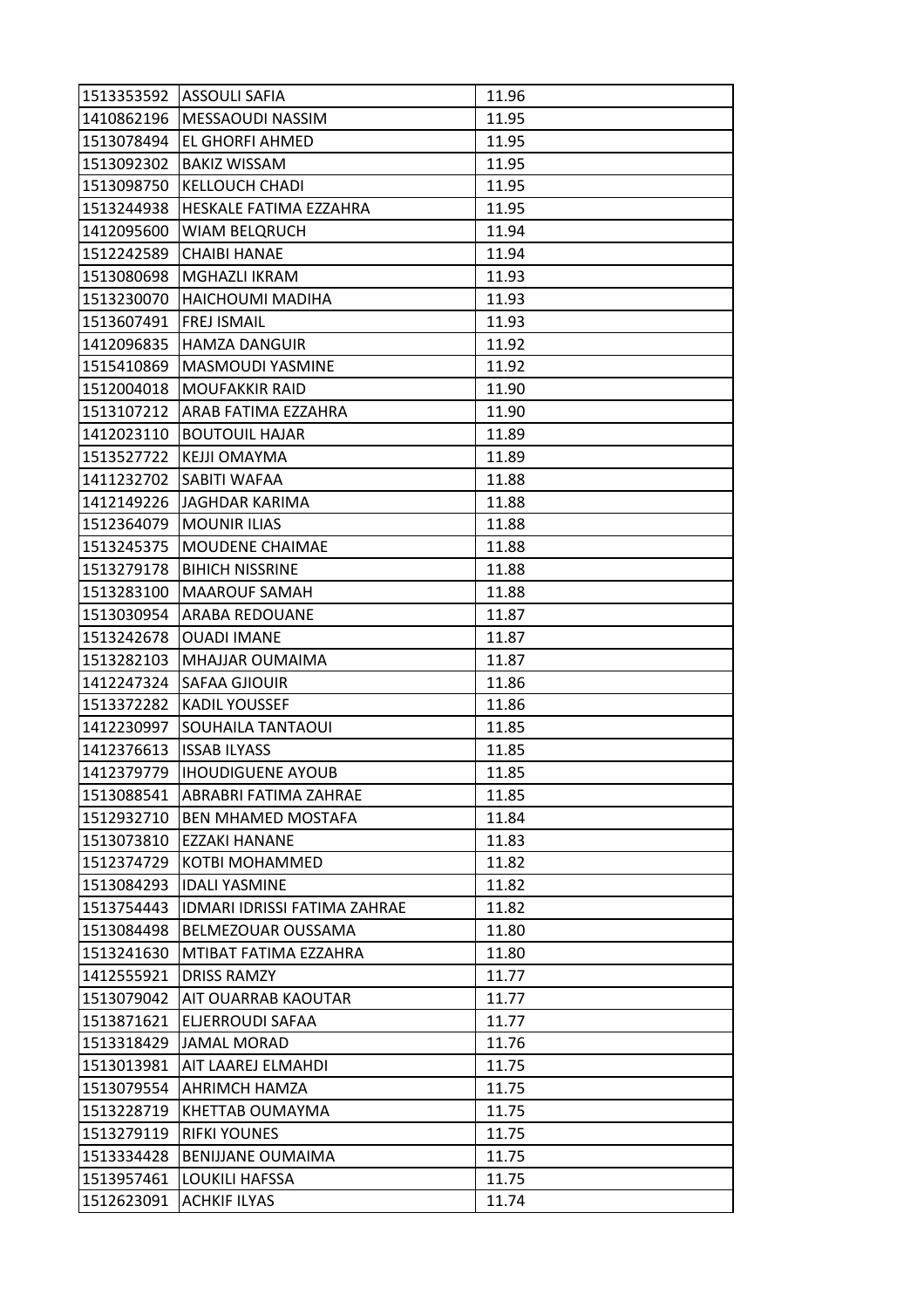| 1513087590 | <b>AFYF ASMA</b>           | 11.74 |
|------------|----------------------------|-------|
| 1513333666 | <b>MASTOUR AMINA</b>       | 11.74 |
| 1513551679 | <b>JAD NISRINE</b>         | 11.74 |
| 1513072969 | EL AISSAOUI RAJAE          | 11.73 |
| 1513000021 | AIT MANSOUR OTMANE         | 11.72 |
| 1513032285 | MOUHADDAB HASSNA           | 11.72 |
| 1411076862 | RANIA RASSEL               | 11.71 |
| 1412247266 | KHAOULA MAFTAH             | 11.71 |
| 1513338377 | AASSOU ABDELILAH           | 11.71 |
| 1513938098 | <b>KAMALI OULAYA</b>       | 11.71 |
| 1513236069 | ASBBANE ZAHIRA             | 11.70 |
| 1513332577 | <b>CHARHI ANAS</b>         | 11.70 |
| 1513616701 | EL JACHI IMANE             | 11.68 |
| 1512023405 | <b>EZ ZEGUYNY RABIAA</b>   | 11.67 |
| 1513000641 | ELACHHAB HAMZA             | 11.67 |
| 1411945011 | EL AMRANI EL IDRISSI HAJAR | 11.64 |
| 1513113365 | EL HARCHI ANASS            | 11.64 |
| 1513323310 | HNINI ATIYATE              | 11.64 |
| 1412379823 | <b>BOUCHIBA YOUSSRA</b>    | 11.63 |
| 1513228828 | SAADI FATIMA EZZAHRA       | 11.63 |
| 1513113306 | <b>MARIEM MLAHI</b>        | 11.62 |
| 1513551923 | ASSINA SALMA               | 11.62 |
| 1513100840 | FATA KHAOULA               | 11.60 |
| 1513244583 | ELATMANI FATIMA EZZAHRAA   | 11.60 |
| 1513270291 | EL HRITI NOUHAILA          | 11.59 |
| 1513279118 | <b>EL KHIAR ALI</b>        | 11.59 |
| 1412243049 | <b>ESSADIK ARRAD</b>       | 11.58 |
| 1412530806 | <b>OUMAIMA MOUHAJIR</b>    | 11.58 |
| 1513231593 | <b>JAIBI IKRAM</b>         | 11.58 |
| 1513546255 | <b>OUZGUITI HAFSA</b>      | 11.58 |
| 1515002128 | AGNAOU OMAR                | 11.58 |
| 1513245660 | <b>NORY KENZA</b>          | 11.57 |
| 1513681343 | <b>RIAN MARIAME</b>        | 11.57 |
| 1513100552 | <b>BERGHAN KHAOULA</b>     | 11.56 |
| 1513861760 | <b>BERHIL IBTISSAM</b>     | 11.56 |
| 1512086383 | ARIBBAN NOURA              | 11.55 |
| 1513379286 | BELARACHE EL HOUSSEIN      | 11.55 |
| 1513068568 | EL HAOUDI HIBA             | 11.54 |
| 1513101027 | <b>EZZYAT MOHAMED</b>      | 11.54 |
| 1512280237 | <b>GAROUI ABIR</b>         | 11.53 |
| 1513027690 | BELHAJOMAR ABDELLATIF      | 11.53 |
| 1513000367 | AJEDDIG DOHA               | 11.52 |
| 1513080635 | <b>GHANNAB ADAM</b>        | 11.52 |
| 1513940753 | <b>BESSAGMAR RANIA</b>     | 11.52 |
| 1512076235 | <b>IHMADI LAHCEN</b>       | 11.50 |
| 1513270702 | EL MOUSSAOUI CHAIMAE       | 11.50 |
| 1513283086 | <b>TANSAOUI MAHA</b>       | 11.50 |
| 1512021418 | HAMDANE HAMZA              | 11.49 |
| 1513111612 | RADI OUASSIMA              | 11.49 |
| 1513279137 | <b>BACHAR SOUMAYA</b>      | 11.49 |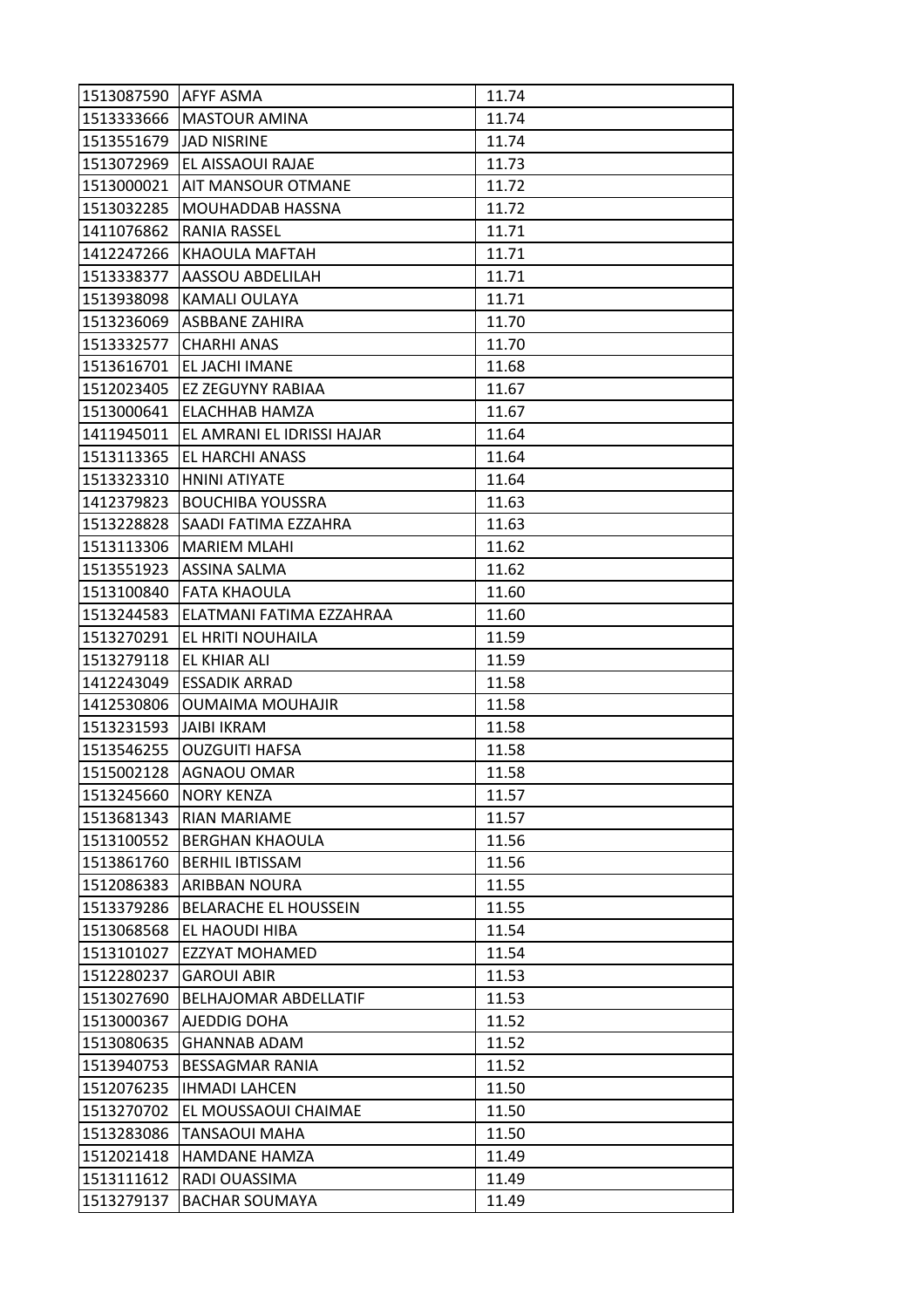| 1513341214 | <b>KHALIL SAAD</b>            | 11.49 |
|------------|-------------------------------|-------|
| 1513546097 | ERRAHMOUNI HOURIA             | 11.49 |
| 1515127363 | <b>BEHJA MOHAMMED ELMEHDI</b> | 11.49 |
| 1511242944 | <b>ESSAF NOUHAILA</b>         | 11.48 |
| 1513334159 | ZAABOUL KHADIJA               | 11.48 |
| 1513376123 | ASGUANE HAMZA                 | 11.48 |
| 1513115173 | <b>OUHAMMOU AICHA</b>         | 11.46 |
| 1513245419 | <b>BOUBAROUD KHAOULA</b>      | 11.44 |
| 1412023712 | ANJJAR AISSAM                 | 11.43 |
| 1412529982 | MOUHAMMED MEKKI BZAHROU       | 11.43 |
| 1412873203 | <b>BOULAJRAF ILIAS</b>        | 11.43 |
| 1513526827 | EL MASKINI KAWTAR             | 11.42 |
| 1412283480 | SLIMI BASMA                   | 11.41 |
| 1513289190 | <b>BELHADDIOUI OMAR</b>       | 11.40 |
| 1513094695 | <b>GARNAOUI SANAA</b>         | 11.38 |
| 1412399484 | <b>LAKHDIM SARA</b>           | 11.37 |
| 1513012758 | ERBIE YAHYA                   | 11.37 |
| 1513088857 | ELGUIZAOUI AMAL               | 11.37 |
| 1513366304 | EL GRAID FATIMA ZAHRA         | 11.37 |
| 1513171549 | ED DAMI ANOUAR                | 11.36 |
| 1513245312 | ZAAF YASSINE                  | 11.36 |
| 1513228740 | <b>BARKOUK ABDERRAFII</b>     | 11.35 |
| 1513099681 | ES SAMAALI ABDELHAKIM         | 11.34 |
| 1513956017 | <b>BAHEDDIS KANZA</b>         | 11.34 |
| 1412085917 | <b>IKRAM HADDAOUI</b>         | 11.33 |
| 1512023997 | <b>BEN SMAIL M BAREK</b>      | 11.33 |
| 1513022759 | KHOUYA KHAOULA                | 11.33 |
| 1513111701 | <b>BOUZROUD BOUCHRA</b>       | 11.33 |
| 1513363106 | ZAROUALA JIHAN                | 11.33 |
| 1512089981 | <b>BEL SRI RANIA</b>          | 11.32 |
| 1512089996 | MARRAH MOHAMED AMINE          | 11.32 |
| 1512242787 | SAADOUNE AZZEDINE             | 11.31 |
| 1513100924 | EL IDRISSI DAFALI ISMAIL      | 11.31 |
| 1512064447 | <b>BOUHLAL ELMOUATASSIME</b>  | 11.30 |
| 1512281307 | <b>CHRAIKI SALMA</b>          | 11.30 |
| 1513279087 | EL FRAYJI YASSMINE            | 11.30 |
| 1513546167 | M HAIDI MOUNA                 | 11.30 |
| 1513100830 | <b>BABAKHYI NOUHAILA</b>      | 11.29 |
| 1513521672 | ZIRAR IMANE                   | 11.29 |
| 1513942407 | AIT RAHOU HICHAM              | 11.29 |
| 1513956048 | LAHMAR TAMER                  | 11.28 |
| 1513088335 | AKKA OUIAM                    | 11.27 |
| 1513111601 | <b>BADDAZI ILHAM</b>          | 11.26 |
| 1412936212 | SADOQ IBRAHIM                 | 11.25 |
| 1411091027 | <b>ISMAIL LOUAFI</b>          | 11.24 |
| 1412002766 | RAFIQ ASMA                    | 11.24 |
| 1412733476 | ES-SEBAA ISSAM                | 11.24 |
| 1513280155 | EL ARCHI YOUSSEF              | 11.24 |
| 1513619674 | FATH CHRAFIH CHAIMAE          | 11.24 |
| 1513754355 | SASSI OUMAIMA                 | 11.24 |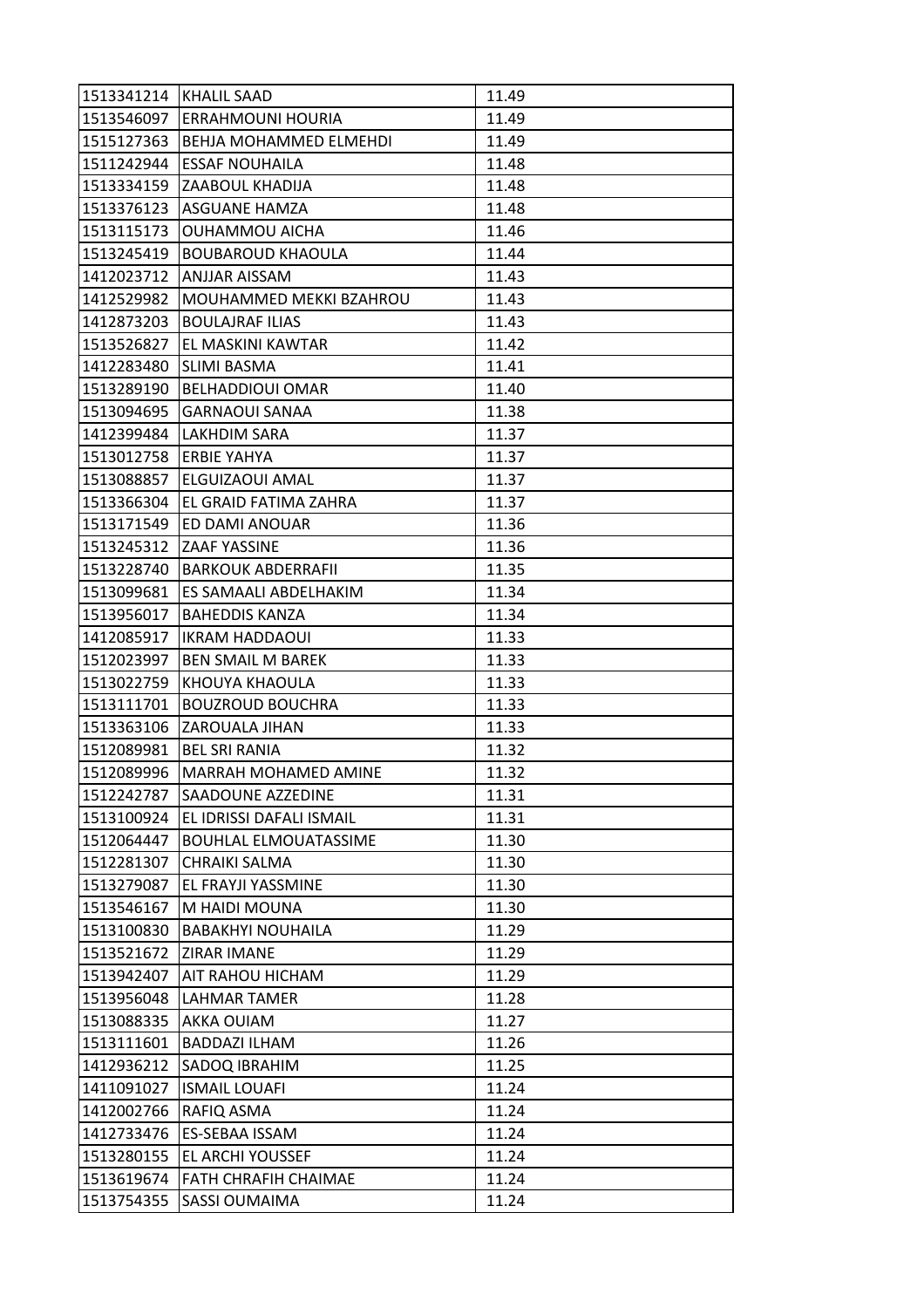|            | 1511539396 EL HADDAOUI RIM    | 11.23 |
|------------|-------------------------------|-------|
| 1512241848 | <b>ZINEB AARAB</b>            | 11.23 |
| 1513027535 | <b>GHRAIBA HICHAM</b>         | 11.23 |
| 1513014987 | <b>AMROUY MOHAMED</b>         | 11.22 |
| 1515179432 | ELMAMOUNI FATIMA EZZAHRA      | 11.22 |
| 1513006491 | <b>BAILLA MOUNA</b>           | 11.21 |
| 1513022001 | <b>BOUHLAL OMAYMA</b>         | 11.21 |
| 1513228823 | MOUFTI CHAYMA                 | 11.21 |
| 1513244632 | <b>MALIARI MOUAD</b>          | 11.21 |
| 1513549053 | MANDIL FATIMA AZZAHRA         | 11.21 |
| 1513288527 | <b>HAJI MOHCINE</b>           | 11.20 |
| 1513539966 | ERRAJI MARWA                  | 11.20 |
| 1513550363 | <b>BENMERZOUK ZINEB</b>       | 11.20 |
| 1513023438 | <b>BOUTBAOUCHT MARWANE</b>    | 11.19 |
| 1512938759 | MOULOUDI MOUAD                | 11.18 |
| 1513944915 | <b>DRIOUACHE MOUNIA</b>       | 11.18 |
| 1513015465 | <b>OUAGGAG ZINEB</b>          | 11.17 |
| 1513084326 | <b>ENNAKHAI NADHIR</b>        | 11.17 |
| 1513282070 | ELALLOUCH MOHAMED ELMEHDI     | 11.14 |
| 1513359587 | SALIH YASSINE                 | 11.14 |
| 1513954127 | <b>ADAROUCH ZINEB</b>         | 11.14 |
| 1513111095 | <b>CHEGROUN ZIN ELABIDINE</b> | 11.13 |
| 1513279287 | <b>BATSI FERDAOUS</b>         | 11.13 |
| 1513536712 | NAILI AMINA                   | 11.13 |
| 1513741104 | <b>OUBAD SALMA</b>            | 11.13 |
| 1513809129 | <b>BOUTALEB KAOUTAR</b>       | 11.13 |
| 1412088896 | <b>AYOUB LAHOUAOUI</b>        | 11.12 |
| 1513242636 | EL HAMDOUNI BASSMA            | 11.12 |
| 1512042562 | <b>BOUNOUA AYOUB</b>          | 11.09 |
| 1512286554 | TIGAMRATINE EL MAHDI          | 11.09 |
| 1513000420 | ALLAOUI TARIK MAHMOUD         | 11.09 |
| 1513171637 | <b>NAJID MOUNIR</b>           | 11.08 |
| 1513076247 | <b>FARILI JIHAD</b>           | 11.07 |
| 1513242577 | BENLYAZID HICHAM              | 11.06 |
| 1513371375 | <b>FARKIL OUMAIMA</b>         | 11.05 |
| 1515008223 | EL GDAH MOSTAFA               | 11.05 |
| 1412066333 | SAFA LAKLAKHI                 | 11.04 |
| 1513077419 | HADDOUR OUMAIMA               | 11.04 |
| 1513938099 | BOULJAMAA MANAL               | 11.04 |
| 1513000032 | <b>BOUKHOUCH MOHAMED</b>      | 11.03 |
| 1513098677 | EL IDRISSI JAAFAR             | 11.01 |
| 1513283080 | DEHAIDEHI ABDELKODOUSSE       | 11.01 |
| 1513634736 | <b>JAAFRI KHALIL</b>          | 11.01 |
| 1513250163 | <b>MAROUF FATIMA EZZAHRA</b>  | 11.00 |
| 1513375668 | ER RAJI ABDELLAH              | 11.00 |
| 1411086567 | AIT BENSEKKOUR ELMOSTAPHA     | 10.99 |
| 1513073041 | ZERKALI IKRAME                | 10.98 |
| 1513282266 | <b>ESSAID SOUKAINA</b>        | 10.98 |
| 1513006474 | HADDOUCHE ABDERRAHMANE        | 10.97 |
| 1515002199 | OISKHINE ABDERRAHIM           | 10.97 |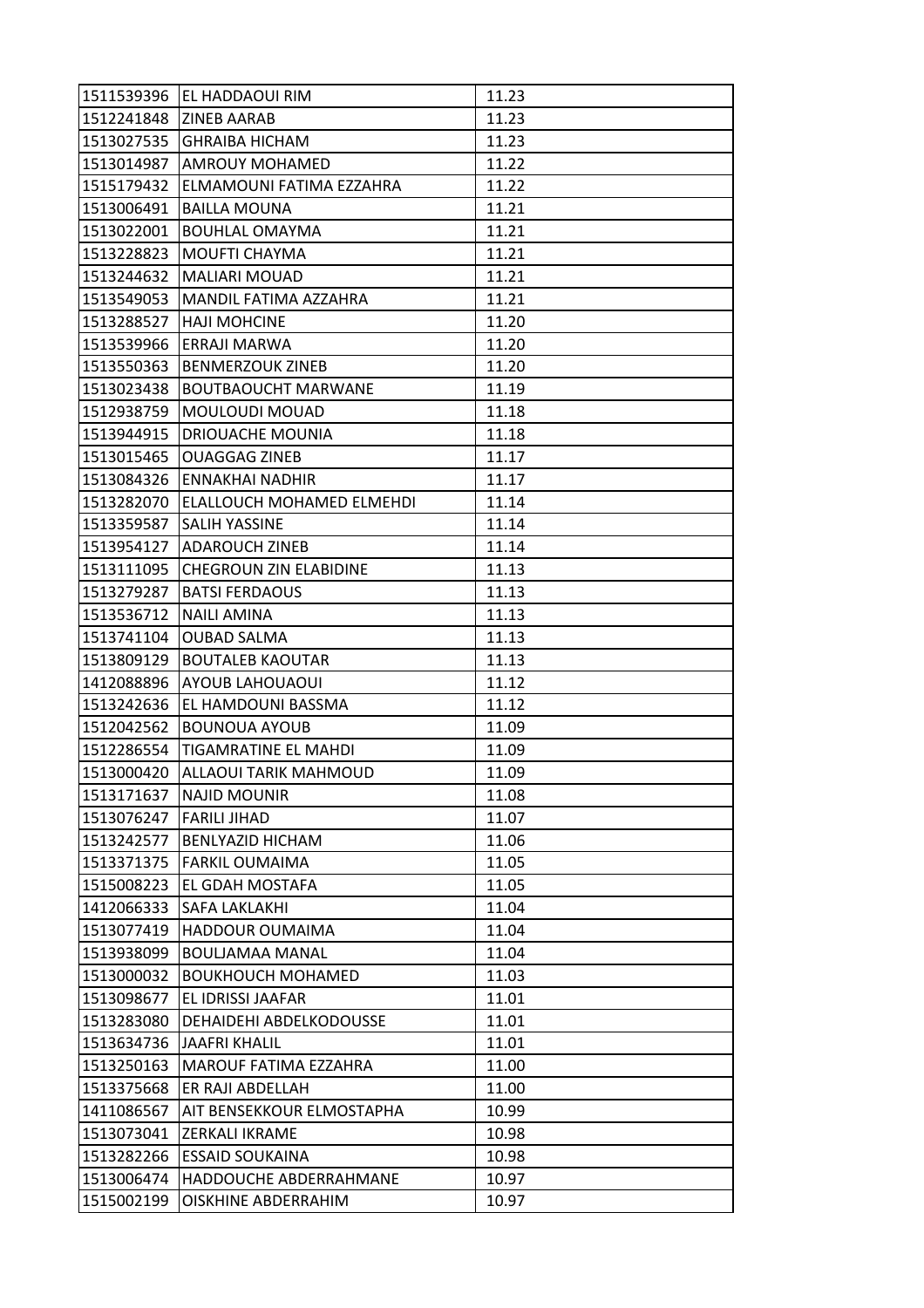| 1412096820 | <b>OUSSAMA BOUHALI</b>   | 10.96 |
|------------|--------------------------|-------|
| 1512078446 | <b>SAKHRAJI ZOUHAIR</b>  | 10.96 |
| 1513100926 | ER REHYLY IMANE          | 10.96 |
| 1412286382 | SADOUNE HAJAR            | 10.95 |
| 1513048054 | <b>BOUREGAA CHAIMAE</b>  | 10.95 |
| 1513355102 | EL HAFIDOUN YOUSSEF      | 10.94 |
| 1513360976 | SAKHI HAMZA              | 10.94 |
| 1513231274 | KAMALOU NAJOUA           | 10.93 |
| 1412095037 | MOUNIR ECH-CHARQY        | 10.92 |
| 1412606934 | <b>JAAOUANI ISHAK</b>    | 10.92 |
| 1511932380 | HASSANE HAMZA            | 10.92 |
| 1513080708 | <b>BENALIA SOUAD</b>     | 10.92 |
| 1513107216 | KOHAIL JIHAN             | 10.92 |
| 1513232069 | <b>BOUMTIRA LATIFA</b>   | 10.92 |
| 1513019282 | <b>OUBAHMANE AYOUB</b>   | 10.91 |
| 1512532818 | <b>ISRAFILE BOUTAINA</b> | 10.90 |
| 1513077225 | <b>NABOUSSI ISSAM</b>    | 10.90 |
| 1513111070 | AMARA SALOUA             | 10.90 |
| 1513534311 | <b>DSOULI ACHRAF</b>     | 10.90 |
| 1511172585 | <b>MAKOUL YOUSSEF</b>    | 10.89 |
| 1512243037 | <b>BOUMRAYA RAJAE</b>    | 10.89 |
| 1513111667 | BOUBARKAT HAMADA ANOUAR  | 10.89 |
| 1513543916 | NASRATI DOUAE            | 10.89 |
| 1513935682 | <b>OUGHOUCH RADOUANE</b> | 10.89 |
| 1412247197 | <b>OUMAIMA ABOUZAID</b>  | 10.88 |
| 1512085269 | ES SKALI KHAOULA         | 10.88 |
| 1513533864 | RAMANE ANAS              | 10.88 |
| 1513764476 | EL HASSAR MOHAMMED       | 10.87 |
| 1513111112 | <b>BENADDI MARIAM</b>    | 10.86 |
| 1513242550 | <b>BENI ZZA IMANE</b>    | 10.86 |
| 1513543406 | EL HADI HIBA             | 10.86 |
| 1513001369 | <b>BENLAMINE LAMYA</b>   | 10.85 |
| 1513227679 | KAMRI HAJAR              | 10.85 |
| 1513247537 | <b>KAROIR KHADIJA</b>    | 10.85 |
| 1513709703 | <b>BOUHALI MAHA</b>      | 10.85 |
| 1412802929 | REDA BAKOUK              | 10.83 |
| 1513242624 | <b>HAMDI OUALID</b>      | 10.83 |
| 1513244597 | <b>CHERBADOU KAWTAR</b>  | 10.83 |
| 1513334396 | <b>ASMAR DOUNIA</b>      | 10.83 |
| 1513000463 | <b>ESSALHI JIHANE</b>    | 10.82 |
| 1513069721 | DAHMANE HAMZA            | 10.82 |
| 1512042504 | M HAMDI AHMED            | 10.81 |
| 1512053330 | <b>BELGUEZZAR ANASS</b>  | 10.81 |
| 1513003768 | RIDA OUMAIMA             | 10.81 |
| 1513318461 | LOUALI SOUKAINA          | 10.81 |
| 1513099651 | <b>BENDAOUDE SAMI</b>    | 10.80 |
| 1513282296 | <b>FAJRAOUI CHAIMAE</b>  | 10.80 |
| 1513931610 | <b>BOUCHOU IMANE</b>     | 10.80 |
| 1513245690 | <b>MANDARI AYOUB</b>     | 10.79 |
| 1513370677 | CHAMEKH KHAWLA           | 10.79 |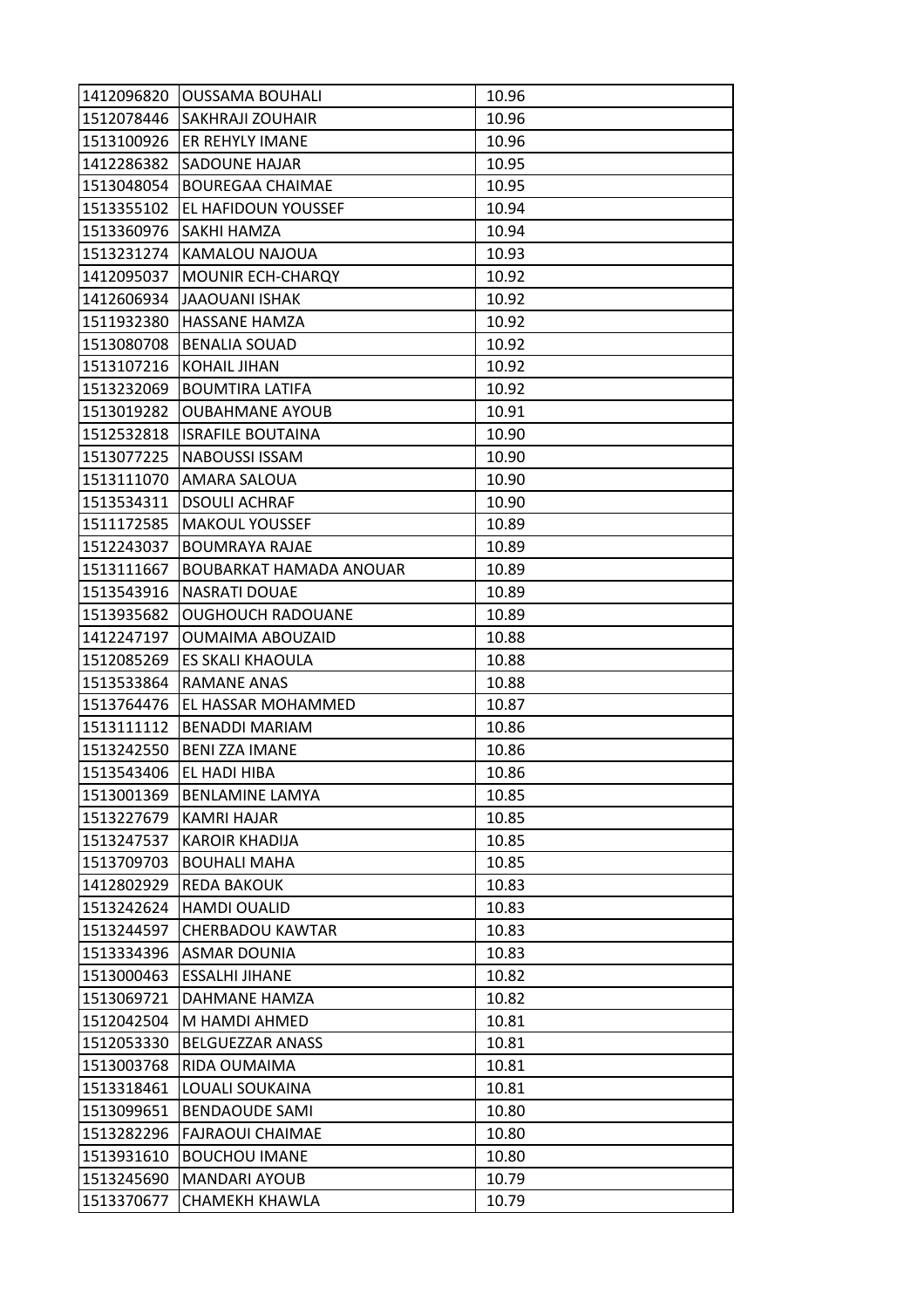| 1412548427 | ZAKARIA ES-SFARI             | 10.77 |
|------------|------------------------------|-------|
| 1512228417 | <b>QAROUN CHAYMAE</b>        | 10.77 |
| 1513334220 | <b>HAJJAM NOUR</b>           | 10.76 |
| 1412089390 | <b>OUMAIMA REDDAA</b>        | 10.75 |
| 1513077466 | LOTFI NASIMA                 | 10.75 |
| 1513100066 | <b>ERRAJI CHAHID OTHMANE</b> | 10.75 |
| 1513014289 | EL HOSSNI RANIA              | 10.74 |
| 1513160327 | <b>BOUALAM ZINEB</b>         | 10.74 |
| 1513241928 | BELQAS CHAIMAA               | 10.74 |
| 1412098069 | DIRBAKI OUSSAMA              | 10.73 |
| 1412098513 | CHAYMAA BELHAOU              | 10.73 |
| 1513249643 | <b>BOUCHEKHBAT CHAIMA</b>    | 10.73 |
| 1513092385 | MAZLANI IBTISSAM             | 10.72 |
| 1513100940 | DARHMAOUI ALI                | 10.71 |
| 1412541040 | LAILA MADANI                 | 10.70 |
| 1513285615 | <b>HADRAOUI HASNA</b>        | 10.70 |
| 1412228563 | ABDERRAHMAN MOKKADEM         | 10.69 |
| 1513111017 | <b>DIJANE OUMAIMA</b>        | 10.69 |
| 1513111649 | <b>ABID NOUHAILA</b>         | 10.68 |
| 1513944553 | <b>BOUMEDIENE IHAB</b>       | 10.68 |
| 1411605628 | EL FADILI OTHMANE            | 10.67 |
| 1412532965 | <b>MAJD SEMMAR</b>           | 10.67 |
| 1512271933 | EL HANI ZINEB                | 10.66 |
| 1513080863 | KHOUCHCHANE OUMAIMA          | 10.65 |
| 1513111812 | <b>BIDANE IBTISSAM</b>       | 10.64 |
| 1513316723 | <b>OURAHOU ALI</b>           | 10.64 |
| 1513607469 | <b>GAYEDI YOUSSEF</b>        | 10.64 |
| 1513012797 | <b>OUCHIBI FATIMAZAHRA</b>   | 10.63 |
| 1513900291 | <b>BOUMZGUIDA WARDA</b>      | 10.63 |
| 1513279278 | AMINE AYOUB                  | 10.62 |
| 1513938064 | <b>OUHATTE HAMZA</b>         | 10.62 |
| 1512089896 | <b>HMAROUJI ISSAM</b>        | 10.61 |
| 1512098877 | <b>BOUAOUIDI MOHAMED</b>     | 10.60 |
| 1512706133 | <b>FAHASSA ANAS</b>          | 10.60 |
| 1513524608 | ELHAROUDI FATIMA EZZAHRA     | 10.60 |
| 1412533698 | <b>DOUNIA LAAROUSSI</b>      | 10.57 |
| 1513532694 | <b>OUHSAINE OUSSAMA</b>      | 10.57 |
| 1513548183 | EL HOUDAIGUI HAJAR           | 10.57 |
| 1512915243 | <b>TAHIRI SIHAM</b>          | 10.55 |
| 1513099144 | <b>MAFTAH MOUNCEF</b>        | 10.54 |
| 1513281780 | HAMDI FATIMA ZAHRA           | 10.54 |
| 1513611251 | YOUSFI CHAYMAA               | 10.54 |
| 1513900180 | ROKNI FATIMA ZAHRA           | 10.54 |
| 1412253784 | AHLAM AJILI                  | 10.51 |
| 1513032788 | <b>MZOURI YASSINE</b>        | 10.51 |
| 1513282424 | H TOUCH MOUAD                | 10.51 |
| 1412012596 | AIT HDA KHALDA               | 10.50 |
| 1512943347 | MAHMOUD ABDELHAMID           | 10.50 |
| 1513338857 | RIAD MOHAMMED                | 10.50 |
| 1513152320 | SAHIL FATIMEZZAHRA           | 10.49 |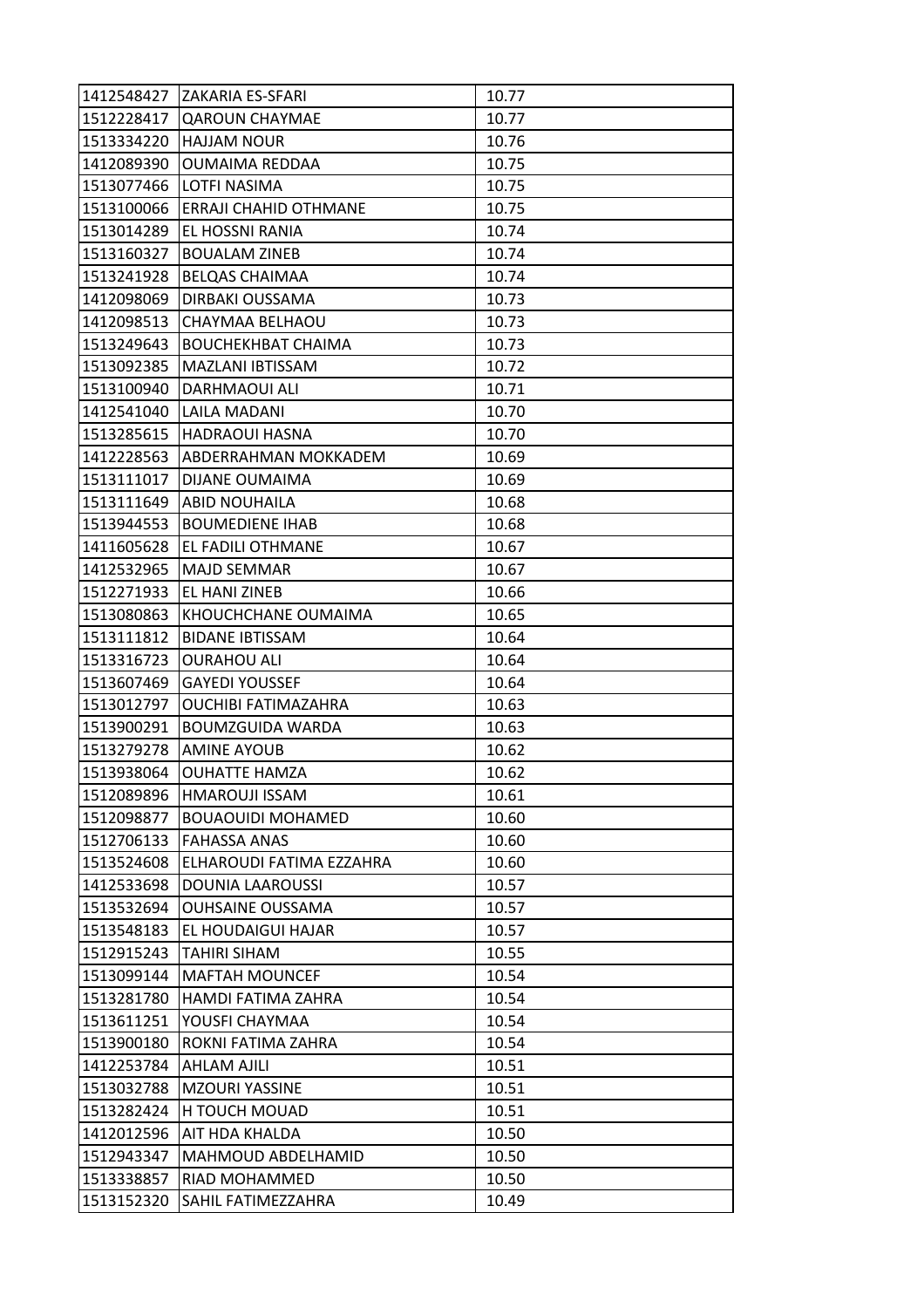|            | 1513152376 FADILI MANAL       | 10.49 |
|------------|-------------------------------|-------|
| 1513618375 | MOUJANI KHADIJA               | 10.49 |
| 1411088623 | <b>MOHSSINE HADDANE</b>       | 10.48 |
| 1512089015 | AHLABBAH FATIMA EZZAHRA       | 10.48 |
| 1515138774 | ETAMALLOUK MOHAMED AMINE      | 10.48 |
| 1513100190 | <b>HUSSAIN HADIL</b>          | 10.46 |
| 1513174212 | EL AOUIRI MERIEM              | 10.46 |
| 1513281695 | KARIM MOHAMED AMINE           | 10.46 |
| 1513369609 | <b>BARKOUK HAJAR</b>          | 10.46 |
| 1412096825 | CHAFIQ LARAJ                  | 10.45 |
| 1513689237 | AZARI ZAKARIA                 | 10.45 |
| 1513006404 | <b>OUBLA HICHAM</b>           | 10.44 |
| 1513526825 | <b>MRIZKI SAIDA</b>           | 10.44 |
| 1513078386 | M RHARI ISMAIL                | 10.43 |
| 1513327577 | <b>BOURJILAT SALAH EDDINE</b> | 10.43 |
| 1511076624 | ANEJJAR HAFID                 | 10.41 |
| 1513112090 | <b>SETOBI AYOUB</b>           | 10.41 |
| 1412615015 | EL ARABI NAJLAE               | 10.39 |
| 1513033768 | <b>ABAIH KAOUTAR</b>          | 10.39 |
| 1513230324 | SEGUENI SALMA                 | 10.39 |
| 1513231353 | ABID BASMA                    | 10.39 |
| 1513243136 | <b>TEMRI NAZIH</b>            | 10.39 |
| 1512065109 | TAHA ALI                      | 10.38 |
| 1513016330 | EL GADDI NIDAL                | 10.38 |
| 1513080066 | KHATIM SALIMA                 | 10.38 |
| 1513152617 | <b>NASSIRI YOUNESS</b>        | 10.38 |
| 1513026964 | <b>BATRICH ANAS</b>           | 10.37 |
| 1513607401 | KAROUAT FATIMA ZAHRA          | 10.37 |
| 1513244937 | MHIRA SOUKAINA                | 10.33 |
| 1513366327 | <b>DGHOUGHI SALAH EDDINE</b>  | 10.33 |
| 1512903291 | OUHEDENIA ZAKARIA             | 10.32 |
| 1513100668 | <b>JBIRI MANAL</b>            | 10.32 |
| 1513241477 | <b>TOUJNI SALOUA</b>          | 10.32 |
| 1512085030 | NAIMI KARAM                   | 10.31 |
| 1512173816 | <b>CHABANI AYMANE</b>         | 10.31 |
| 1513110651 | SABIR SANA                    | 10.31 |
| 1511228687 | DAKHLA ALAA                   | 10.30 |
| 1513032888 | <b>OUMOUMI HASSAN</b>         | 10.30 |
| 1513236861 | TAOUFIK OMAR                  | 10.30 |
| 1513242543 | <b>BENAHMIDA JIHANE</b>       | 10.30 |
| 1513024036 | ZAFZAF HIND                   | 10.28 |
| 1412616256 | EL AGGAD HOUSSAME EDDINE      | 10.27 |
| 1513076203 | LAHMIRI IMANE                 | 10.27 |
| 1513084210 | <b>BAKANDAR IKHLASS</b>       | 10.27 |
| 1513526547 | EL BEZAZI ZAKARIA             | 10.27 |
| 1513359743 | LAMSAHEL OUMAIMA              | 10.26 |
| 1513366584 | WAFA MARYEM                   | 10.26 |
| 1513243618 | EL FADIL TARIQ                | 10.25 |
| 1513539954 | <b>JOUDAR NADA</b>            | 10.25 |
| 1513171635 | ELYAMANI REDA                 | 10.24 |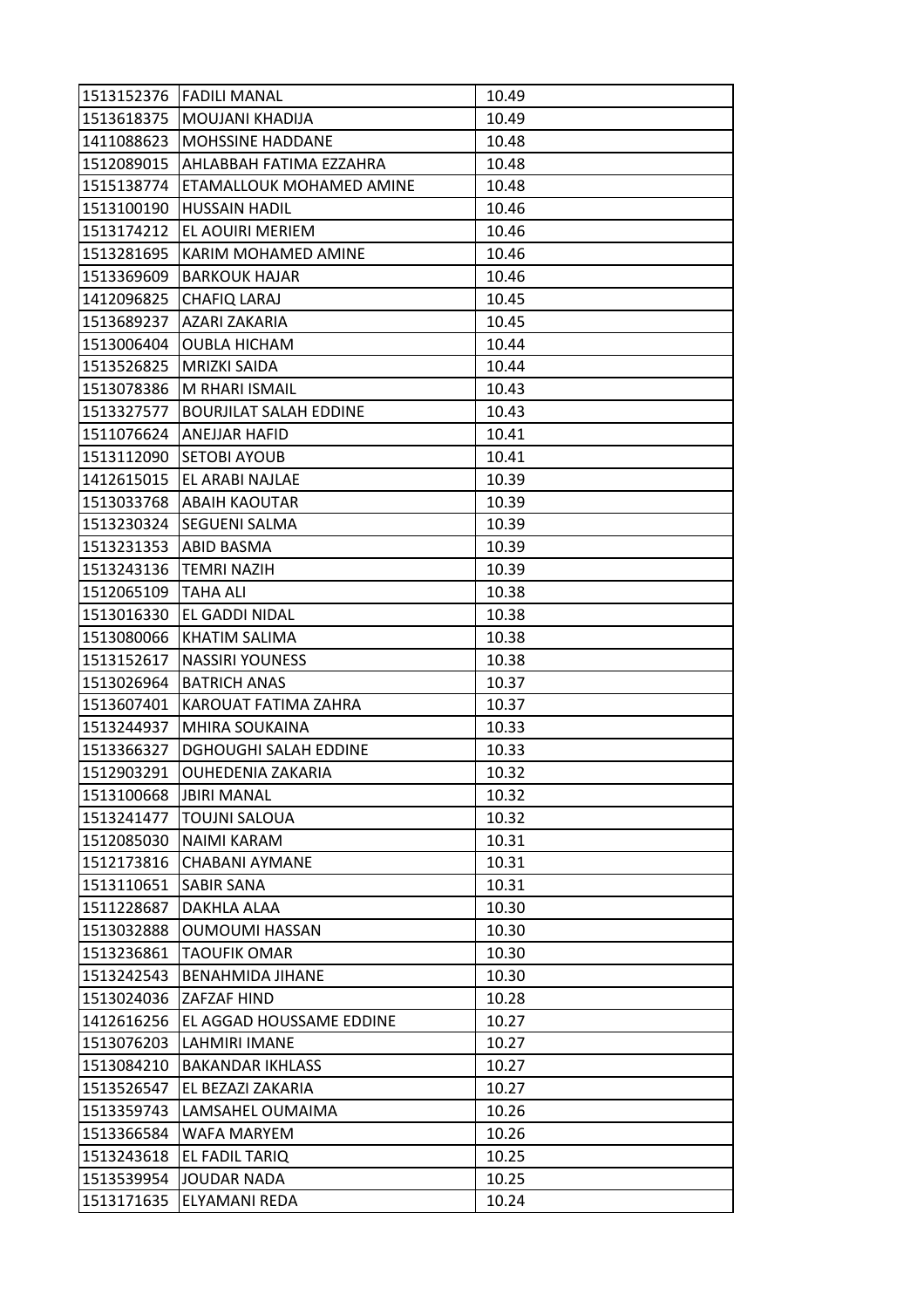| 1513338877 | <b>TOUKHAM YOUSSEF</b>    | 10.24 |
|------------|---------------------------|-------|
| 1513352231 | <b>TALSSI WAFAA</b>       | 10.24 |
| 1412023429 | <b>BELARCH MOHAMED</b>    | 10.23 |
| 1513243646 | <b>BOUCHRA JALAL</b>      | 10.23 |
| 1512089450 | <b>BELAGHRIBA ANASS</b>   | 10.21 |
| 1512173775 | KAABI ABDELHAMID          | 10.21 |
| 1512908525 | EL FARYATI SARA           | 10.21 |
| 1513024727 | ABOUTS HICHAM             | 10.21 |
| 1513241855 | MOUIHA SOUKAINA           | 10.21 |
| 1513704289 | <b>GUERROUJI FARAH</b>    | 10.20 |
| 1512246706 | KAAB ASSIM                | 10.19 |
| 1513100933 | <b>QABBOU ISSAM</b>       | 10.19 |
| 1513241669 | <b>HOUSNI SOUMIYA</b>     | 10.19 |
| 1513380185 | LAHLOU ASSIA              | 10.19 |
| 1512286163 | ABOURABIL JAWAD           | 10.18 |
| 1513244940 | ABOUCIF FATIMA EZZAHRAA   | 10.18 |
| 1513279370 | KHALID SALMA              | 10.18 |
| 1513900218 | FATH ALLAH ABDELHADI      | 10.18 |
| 1411072682 | <b>OUMAIMA MEZIANE</b>    | 10.17 |
| 1512085164 | <b>FADL SOUMIA</b>        | 10.17 |
| 1513946170 | <b>BENRHANEM ASSIA</b>    | 10.16 |
| 1512242829 | BOUMJIMAR FATIMA EZZAHRA  | 10.15 |
| 1513019208 | AACHARI RACHIDA           | 10.15 |
| 1513092337 | ACHAHOD SALMA             | 10.15 |
| 1513241720 | <b>OUARDA SALMA</b>       | 10.15 |
| 1513529364 | <b>BOURAOUD MERYEM</b>    | 10.15 |
| 1511680809 | <b>BEN MOUSSA HAMZA</b>   | 10.14 |
| 1512085336 | <b>BERKAOUI MOHAMMED</b>  | 10.14 |
| 1513755499 | OUAZZANI TOUHAMI MOHAMMED | 10.14 |
| 1512241849 | AIT TAHMIDIT AMIN         | 10.12 |
| 1513012807 | <b>NACIRI AMINE</b>       | 10.12 |
| 1513242461 | ELHASSOUNI WIJDANE        | 10.12 |
| 1513521283 | <b>BERRADA HICHAM</b>     | 10.12 |
| 1513930238 | FATIMA ZAHRA OULAD SINE   | 10.12 |
| 1412096787 | MOHAMED ELHAMZI           | 10.11 |
| 1412253777 | NAOUFAL BADOU             | 10.11 |
| 1512247189 | <b>CHAIBA ILYASSE</b>     | 10.11 |
| 1513078557 | RAZOUI ABDELILAH          | 10.11 |
| 1513357092 | ANOUARI YASMINE           | 10.11 |
| 1513702907 | <b>DIB RANIA</b>          | 10.11 |
| 1513323830 | ALAMI OUAZZANI IMANE      | 10.10 |
| 1513932785 | <b>JDAIDI IKRAM</b>       | 10.09 |
| 1513327955 | <b>ZIDANE HIBA</b>        | 10.08 |
| 1513536863 | AIT AISSA MOUAD           | 10.07 |
| 1513957081 | AIT CHEIKH HAJAR          | 10.07 |
| 1511080264 | KOURTMI HOUDA             | 10.06 |
| 1412024223 | ARJDAL AYOUB              | 10.05 |
| 1412377340 | <b>WAHABI NOUR-EDDINE</b> | 10.05 |
| 1512028293 | <b>AOUNI ANIS</b>         | 10.05 |
| 1512247265 | <b>HANZAZ KHAOULA</b>     | 10.05 |